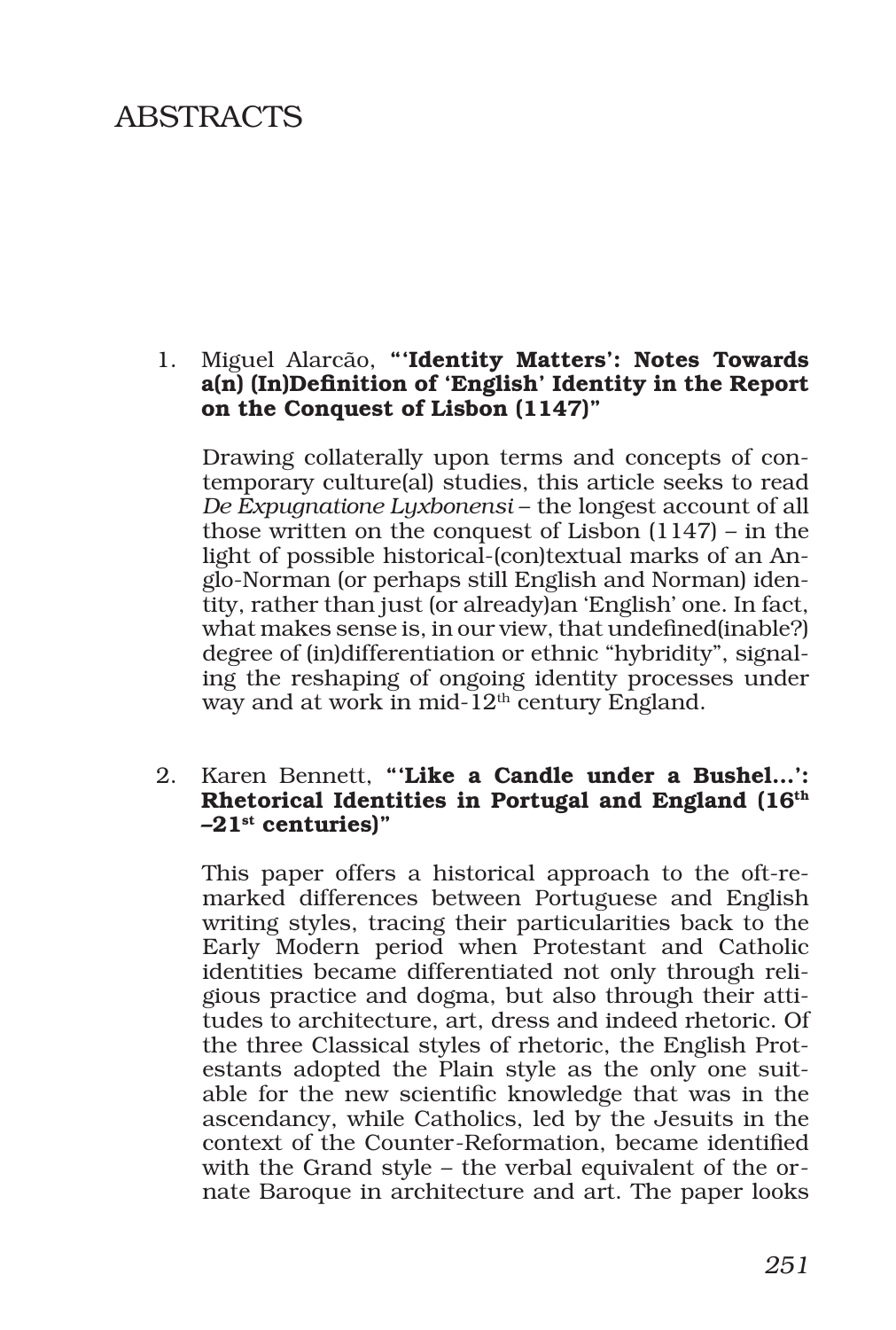at several moments in history when these two rhetorical attitudes came into conflict, finishing with a brief discussion of the rhetorical dilemma facing humanities authors in Portugal today in the context of globalization.

## 3. Mariana Gonçalves, "Travelling through Portugal at the End of the Seventeenth Century: William Bromley's Impressions of the Portuguese Kingdom"

In 1694, moved by the "love to foreign travel", the English gentleman William Bromley travelled through the Iberian Peninsula and in Portugal visited Lisboa, Coimbra, Aveiro, Porto, Guimarães, Braga, Viana do Castelo, Caminha and Vila Nova de Cerveira. At that time, Portugal maintained good relations with England, due to an alliance between the two nations that had been established by the marriage, in 1662, of Charles II of England to the Portuguese *infanta* D. Catarina de Bragança, sister of the new King D. Pedro II, and that helped Portugal to strengthen its independence from Spain. This paper aims to analyse how this English traveller observes the Portuguese towns and people, as well as their way of living and presenting themselves and their country. By accompanying Bromley's physical journey from Lisbon to the North of Portugal on his way to Spain, the reader may also sense constant movement, as Bromley does not much expand his written account about any town in particular, mainly describing a few elements and customs that caught his attention and quickly moving on to the next destination. Some examples of topics imprinted in this traveller's mind, given that he chose to mention them, are the summer country houses, the University of Coimbra, the main products traded by Portugal, or the way Portuguese women and men dressed and their fiery temper. This account allows us to see how an Englishman at the end of the seventeenth century perceives this Other, the Portuguese, and how his opinions about the country and its people, which are mostly very negative, result from the clash between English and Portuguese sensibilities and manners.

4. Laura Martínez-García, "A Defence of Whig Feminism in Centlivre's Portuguese Plays *The Wonder! A Wom-*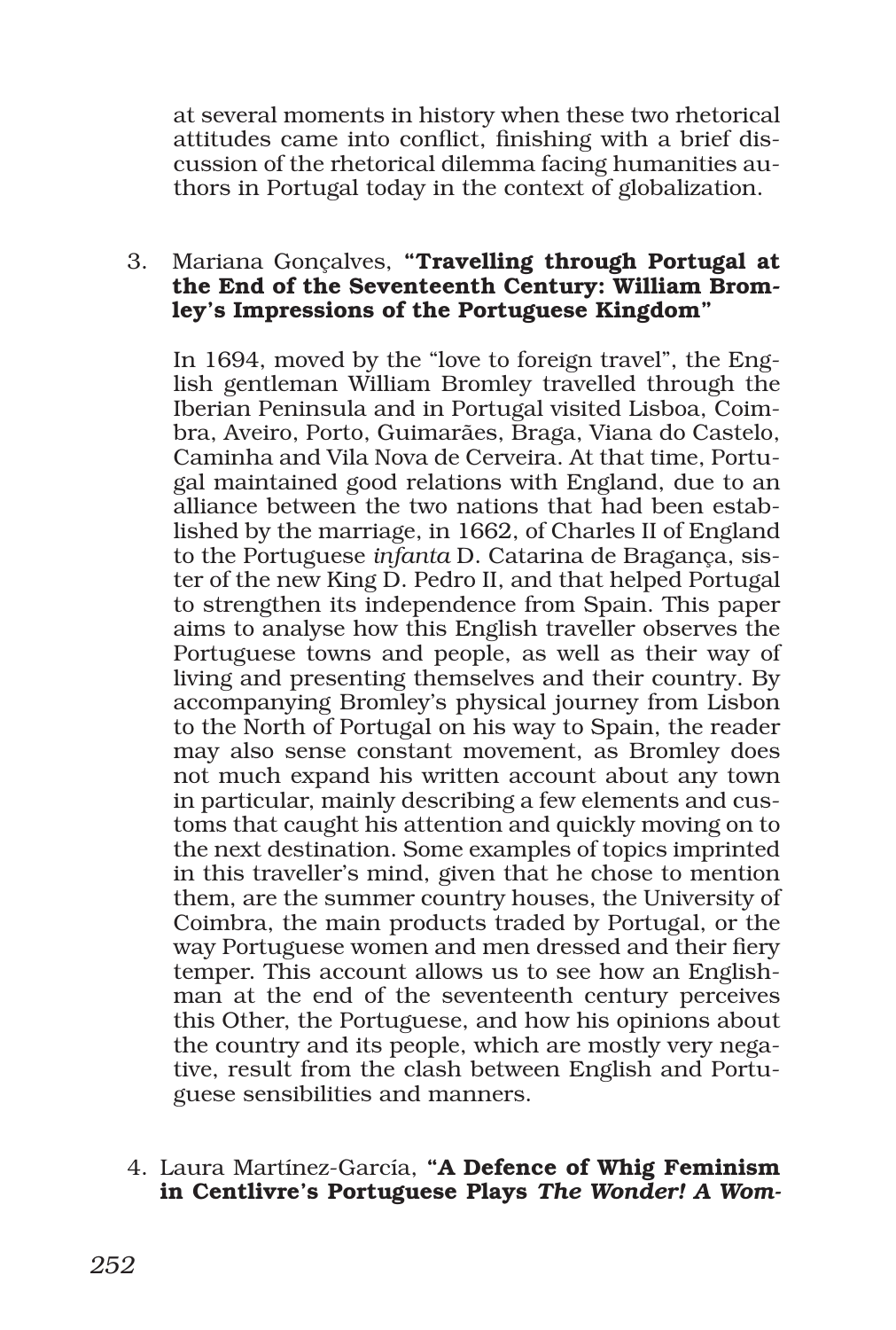## *an Keeps a Secret* (1714) and *Mar-plot; or the Second Part of The Busy Body* (1710)"

This paper explores Lisbon´s role in two of Centlivre's Portuguese plays and argues that the capital was chosen as the setting of these works, not just for comedic or literary reasons, but as a symbol for the author's political ideas and as a tool to explore the power struggle between two social systems. Although Lisbon seems to be a very plausible meeting place for the English, Portuguese and Spanish, a place where the three nations met and carried out their business transactions, it is also chosen as an exotic location where sexual intrigues and tales of seduction are commonplace. Furthermore, and more interestingly, Lisbon has a deeper dimension which makes these plays take on a more profound meaning: the city acts, first, as a distancing tool that allows for the creation of a *déplacement* that is the perfect vehicle for the author's criticism of Tory conservatism and her defence of Whig politics. Secondly, and more importantly, the city, as the meeting point of different nationalities which represent opposite world views, works as a "neutral" battlefield upon which the ideas of the old deployment of alliance class with the newly arrived gender and class notions of the deployment of sexuality.

5. Rogério Miguel Puga, "The Epistolary Novel as Travel Writing: the Portuguese Imagotype and the Anglo-Portuguese Dimension of *The Forest of Comalva, a Novel; Containing Sketches of Portugal, Spain and France* (1809), by Mary Hill"

In 1809, during the Peninsular War, the unknown author Mary Hill published the epistolary novel *The Forest of Comalva, A Novel; Containing Sketches of Portugal, Spain and France* (3 vols.), whose narrators, especially Frederic Hamilton, exchange letters that narrate travels, experiences and intimate feelings. This article analyses the narrative as an epistolary novel and travel writing, as well as the self-stereotype of 'Britishness' in comparison to the (national) identity of the Continental Others, namely the Portuguese, a confrontation that is made possible by the Grand Tour.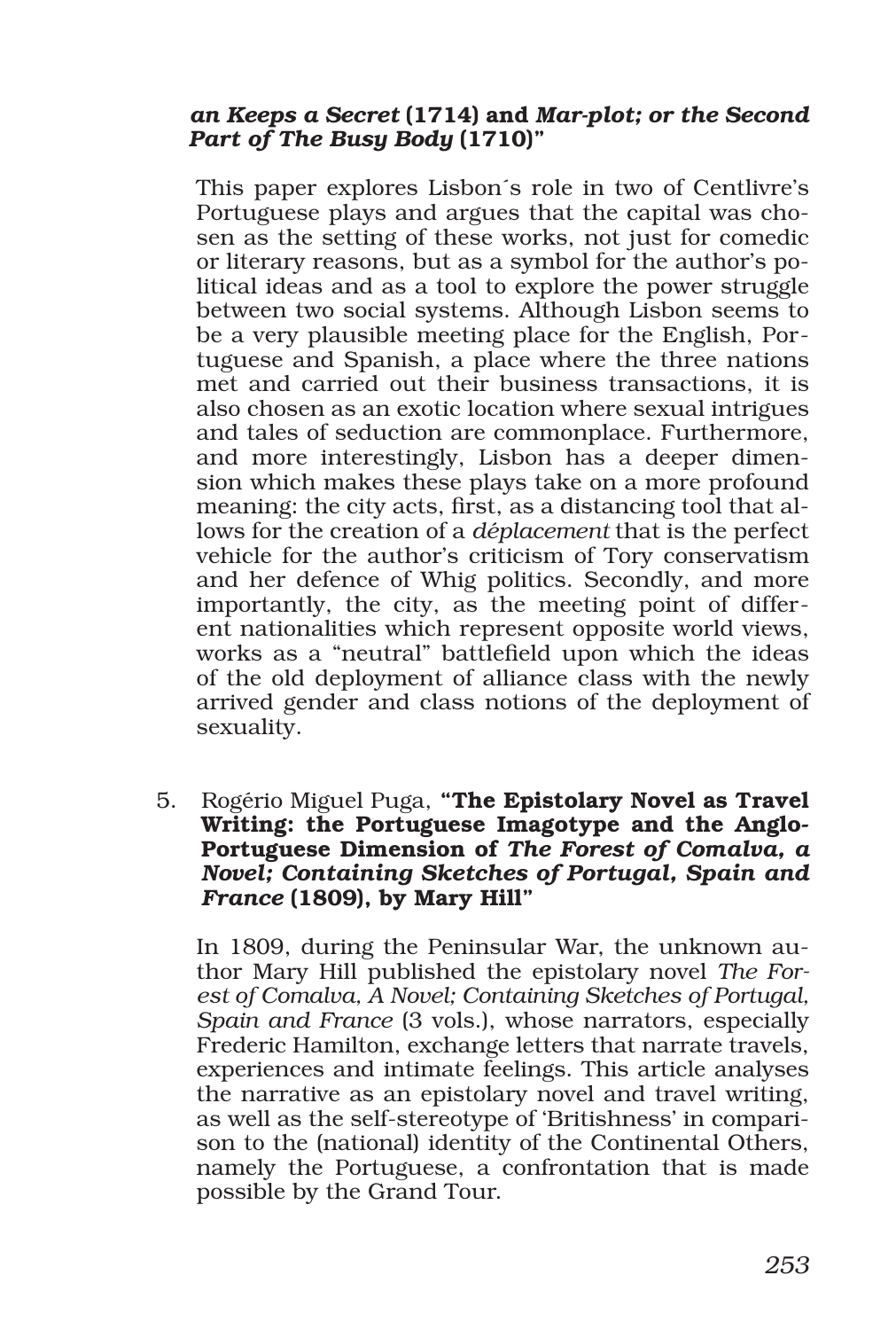#### 6. John Clarke and José Baptista de Sousa, "The Reception of the Braganças in England as Recorded in the British Press, 1827-1851"

This article investigates the Braganças' visits to Britain in the period 1827-1851, as recorded in the British press and other contemporary sources. It consists mostly of information collected by José Baptista de Sousa for his doctoral thesis *Portugal and Holland House, 1793-1840*, submitted to the University of Buckingham in 2015. Some material not used in the thesis is included here. Owing to its biographical interest for those who study Anglo-Portuguese relations in the second quarter of the 19th century, we thought it would be useful to publish it in the *Journal of Anglo-Portuguese Studies*.

## 7. Paulo Oliveira Ramos, "Robert Bisset Scott and his "Roman Remains at Lisbon"

R. B. S., a military writer born in 1774, came to Portugal in 1830. Two years later he published the article "Roman Remains at Lisbon" in the *Gentleman's Magazine*. This is a survey of archaeological remains of the Roman period the author found in and around Lisbon as well as a detailed description of the city's eighteenthcentury aqueduct and its underground network of canals built to supply the Portuguese capital with water. Moreover, this article importantly offered English language readers a translation of two of the most remarkable documents in the history of heritage preservation in Portugal: the Royal Decree of 20 August 1721 and its successor, the Decree of 4 February 1802.

#### 8. Maria Zulmira Castanheira, "The Victorian Traveller as Other: Stereotypes and Humour in the Periodical Press of Portuguese Romanticism"

The past three decades have seen a great deal of attention paid in the Social Sciences and Humanities to the theme of travel and travel writing; there have been countless, multi-disciplinary studies on these matters. Of the many studies produced there is a vast set devoted to travel in the Victorian era, analysing the histori-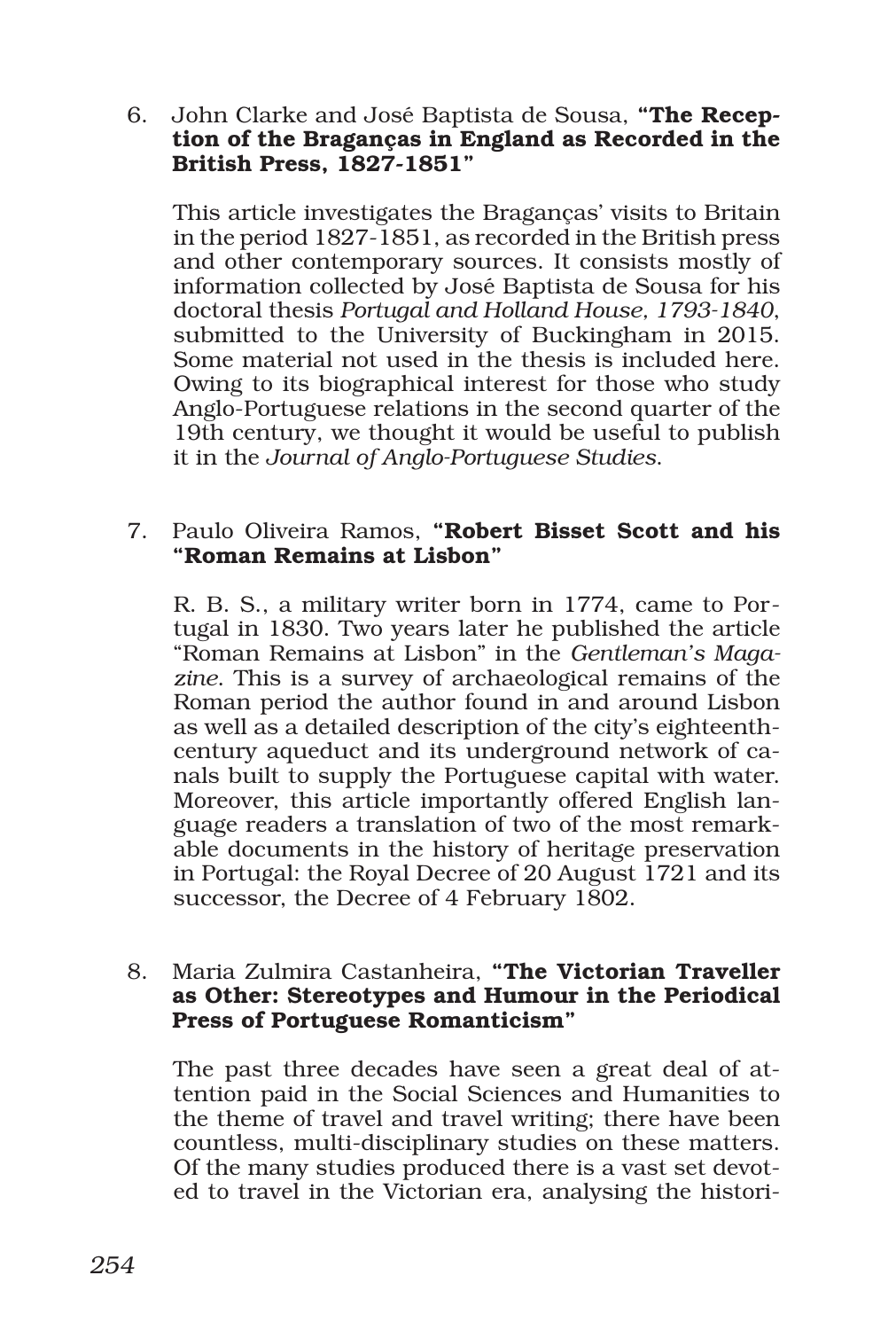cal and cultural context, the different types of journey, traveller and narrative, as well as matters associated to travellers' sex, social class, occupation and ideology, and his/her gaze and preconceived notions.The Victorian era witnessed an enormous surge in foreign travel. Some travellers were motivated by cultural concerns and intellectual curiosity, others by the wish to visit exotic, picturesque, sublime spots; yet others travelled for reasons of trade, diplomacy, missionary purposes, historical research and scientific exploration. Many men and an increasing number of women spilled out into the world and became, in turn, objects of observation. As the nineteenth century progressed, travelling became more and more associated with the British will to learn even more about the non-European world, to benefit from it, the better to explore and increase Britain's hold on it. Such intense mobility generated, in the eyes of foreigners, an image of the Briton as a great, bold traveller, imbued with enormous curiosity in acquainting him/herself with new parts of the world, but also a representative of British economic interests and the imperial vocation of the nation.

This essay analyses a number of literary texts published in the periodical press of Portuguese Romanticism featuring travelling Britons. Attention is devoted to the traits of the portraits presented therein and to the stereotyped image constructed by these Portuguese gazes, in which humour is often used as a resource with which to deal with cultural difference and to critique the British and their idiosyncracies.

## 9. Madalena Lobo Antunes, "Modernism's Novel Approaches to the Novel in the *Book of Disquiet* and *Ulysses*"

This paper examines how two modernist novels subverted and changed the generic expectations formerly attributed to the *genre*. One of the texts examined, the *Book of Disquiet*, by Fernando Pessoa, is not a novel, however, its author, through metaliterary gestures, presents, discusses, and comments ironically on the expectations that the *genre* implies. The other text, *Ulysses*, is today considered a canonical specimen of the *genre*, but also transcended nineteenth century norma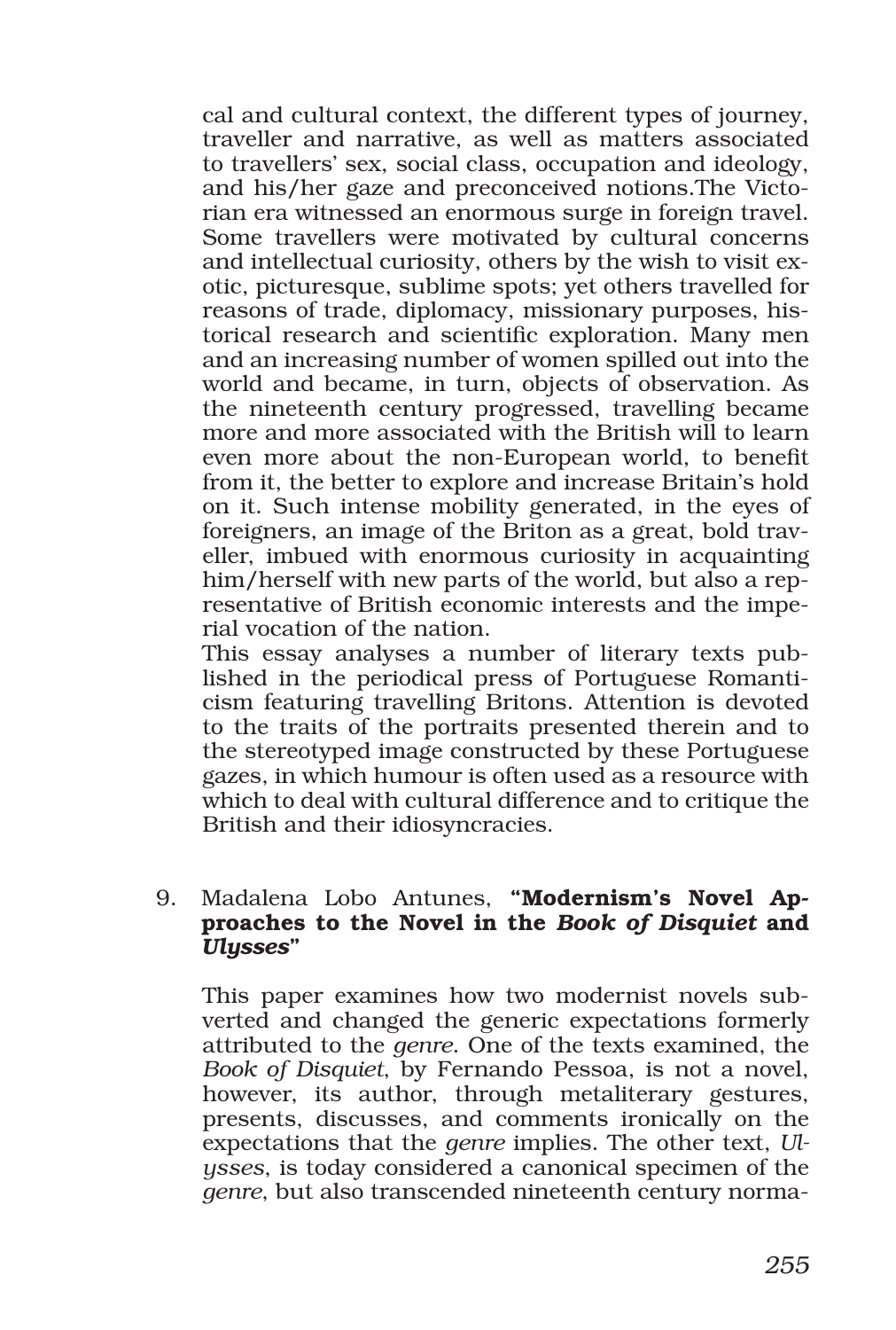tive structures and *topoi* and introduced many aspects of other *genres* bringing together tradition and innovation. This paper also analysis Fernando Pessoa's opinions of James Joyce's modern epic. In addition to these aspects already mentioned, the paper sheds a light on how twentieth century authors overcame the tyrannical dominance of plot, and replaced its role with that of characters voicing their opinions in first-person monologues.

#### 10. António Lopes, "*A Voz do Mineiro* [*The Miner's Voice*]: Raising the Working-Class Consciousness in a British-Owned Mine in Southern Portugal – a Discursive Approach"

The concession of S. Domingos mine was awarded in 1858 to Mason & Barry, an English mining company, for a period of 50 years, but they continued exploiting it until 1965. *The Miner's Voice*, a periodical owned by the SOIM S. Domingos [S. Domingos Mine Workers Association] was launched in February 1930, aiming not only to defend the miners' interests and rights against the company's policies, but also to raise their class-consciousness and construct their collective and political identity in one of the districts most stricken by poverty, hunger and social injustice. Although this project was short-lived, it played an important role in changing the miners' perception of social reality and in developing their own capacity for political intervention. This paper aims to discuss the discursive means by which *The Miners' Voice* sought to meet these goals.

#### 11. Teresa Pereira, "'The Enchantments of the Portuguese Countryside': Travel Writing and Tourism Propaganda"

Adopting an Anglo-Portuguese perspective, this paper aims at shedding further light on *The Selective Traveller in Portugal* (1949). Written by Mary O'Malley and Susan Lowndes, the 1940's guidebook idealizes the Portuguese rural society, thereby persuading British tourists to embrace the Portuguese countryside. A powerful vehicle to disseminate information about the new po